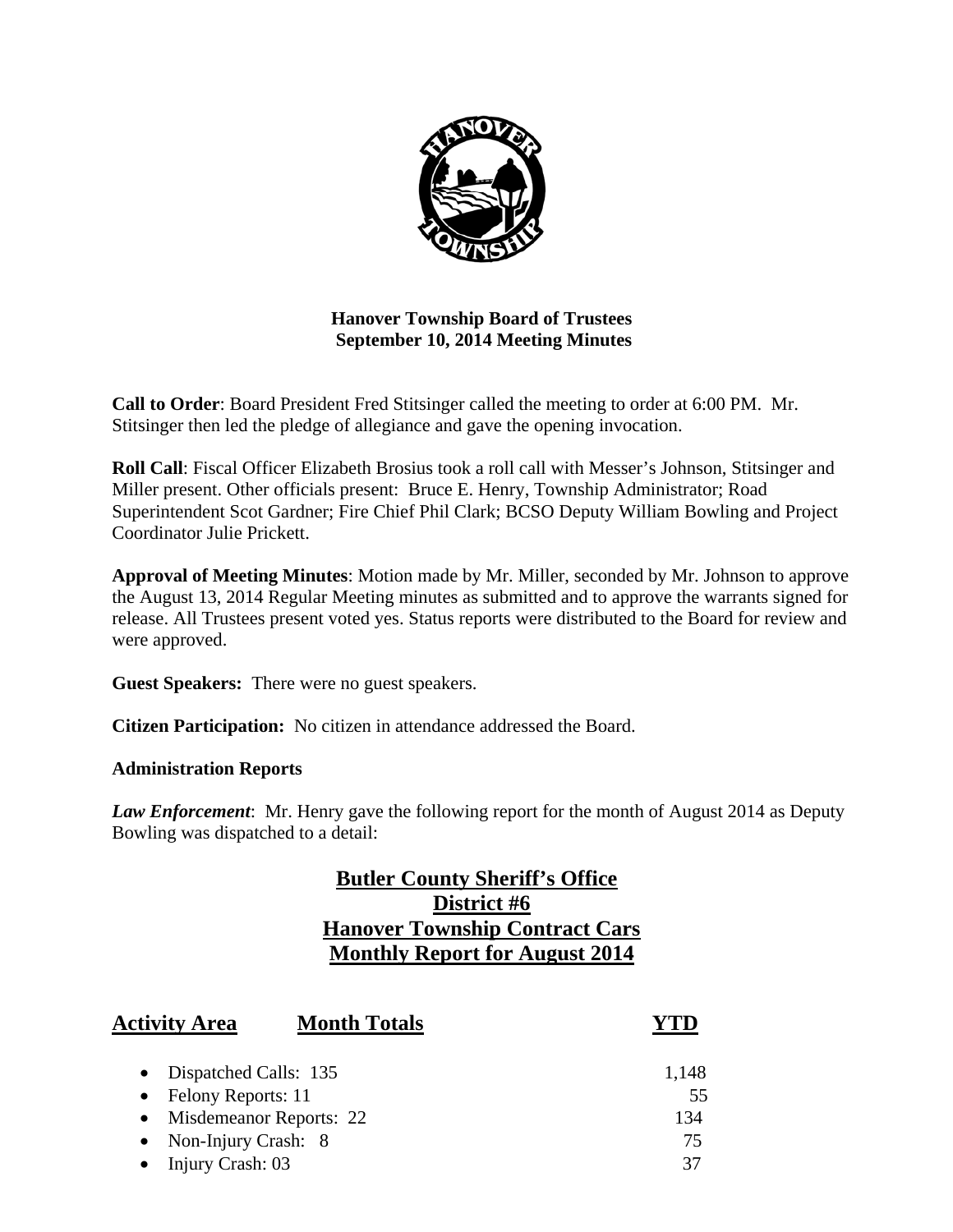| .280                         |        |
|------------------------------|--------|
| Assists/Back Up: 17          | 228    |
| Felony Arrests: 1            | 20     |
| Misdemeanor Arrests: 04      | 60     |
| <b>OMVI</b> Arrests: 0       | 09     |
|                              | 88     |
| Traffic Stops: 59<br>٠       | 301    |
| <b>Moving Citations:38</b>   | 174    |
| <b>Warning Citations: 30</b> | 148    |
| FI Cards: 0                  | $00\,$ |
| Civil Papers Served: 0       | 03     |
| <b>Business Alarms: 2</b>    | 25     |
| Residential Alarms: 07       | 81     |
| Special Details: 3           | 22     |
| COPS Times: 4,370 (Min.)     | 41,165 |
| <b>Vacation Checks: 09</b>   | 129    |

Reporting: Deputy Bowling and Deputy Lentz/by BEH

Mr. Henry noted that both deputies had some leave time during the month of August.

*Fire/EMS*: Chief Clark presented the following report for the month of August 2014.

### **Hanover Township Fire Department Monthly Report for August 2014- Phil Clark Fire Chief (Presented in September 2014)**

Run and detail activity for the Fire and EMS operations are reflected in the following numbers:

| $\bullet$ | <b>Emergency Medical Operations/Squad Runs:</b> | 45 |
|-----------|-------------------------------------------------|----|
| $\bullet$ | Motor Vehicle Accidents:                        | 03 |
|           | Fire Runs:                                      | 11 |
| $\bullet$ | Fire Inspections:                               | 12 |
| $\bullet$ | Air & Light Truck Call Out:                     | 03 |
|           | <b>Knox Box Details</b>                         | 00 |
|           | .)ther                                          |    |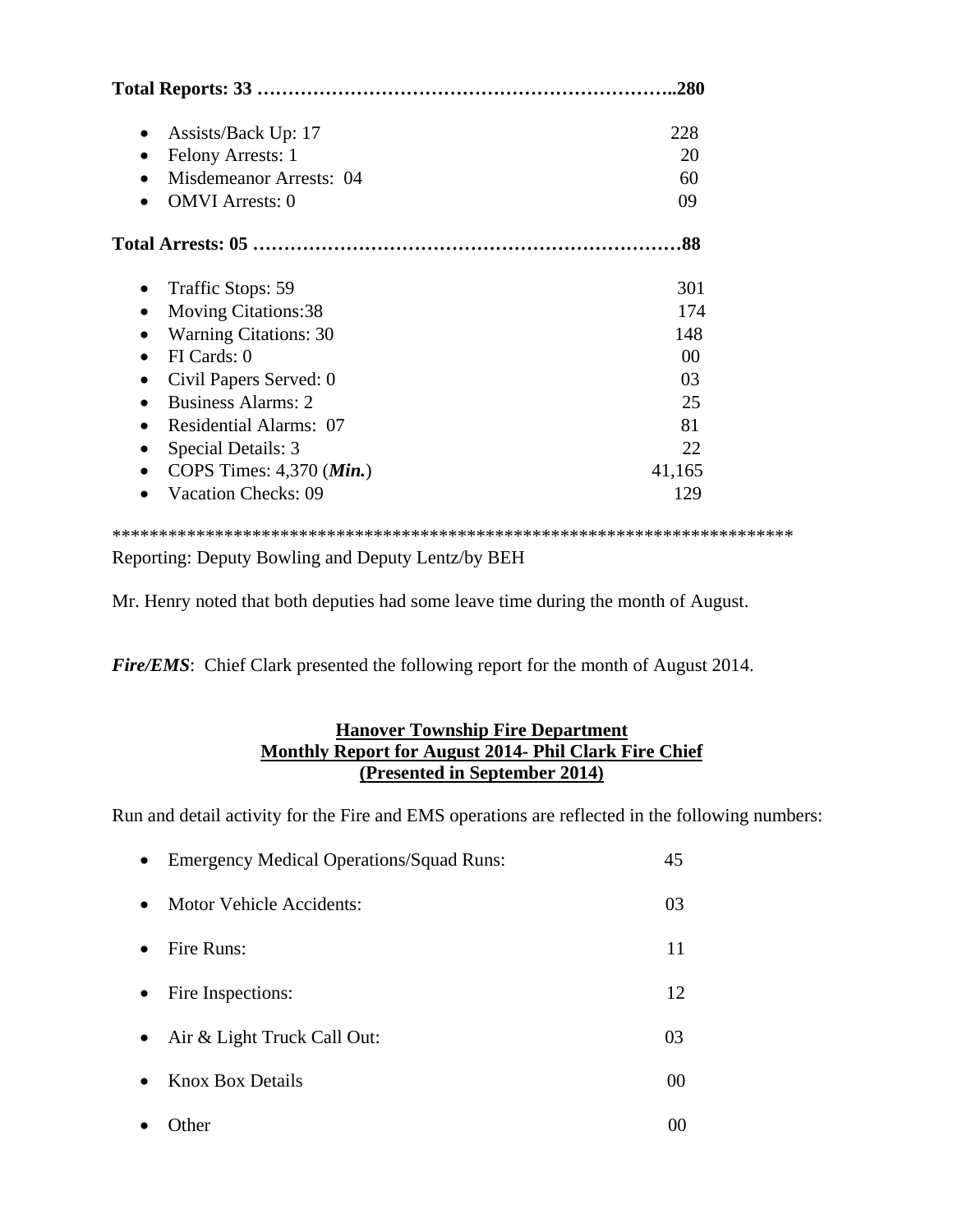Total for the month**: 74 Runs/Operations** 

#### **Total Year to Date: 533 Runs/Operations**

| Total for 2013  | 750 | Eight Year Average: 685 |
|-----------------|-----|-------------------------|
| Total for 2012  | 693 |                         |
| Total for 2011  | 719 |                         |
| Total for 2010  | 748 |                         |
| Total for 2009  | 676 |                         |
| Total for 2008: | 669 |                         |
| Total for 2007: | 717 |                         |
| Total for 2006: | 505 |                         |

(August 2013: 49 Runs/Operations)

*Road/Cemetery*: Mr. Gardner presented the following report for the month of August 2014:

#### **SUPERINTENDENT'S REPORTS (September 10, 2014)**

Millville Cemetery Operations Report August 1 through August 31, 2014

| 8 Graves sold to Township residents (@ \$610)----------\$                    | 4,880.00  |
|------------------------------------------------------------------------------|-----------|
|                                                                              | 1,790.00  |
|                                                                              | 0.00      |
|                                                                              | 2,900.00* |
|                                                                              | 0.00      |
|                                                                              | 1,700.00  |
| Foundation and Marker installation fees------------------\$                  | 2,765.60  |
|                                                                              | 14,035.60 |
| *1 @ regular fee of \$900 = 1800; 1 @ regular fee + 2 hours OT each = \$1100 |           |

Other Cemetery activities:

- 1. Mowed four times
- 2. Trimmed twice
- 3. Poured foundations
- 4. Fixed graves and sink holes
- 5. Added soil around foundations
- 6. Cleaned equipment

#### **Road, Streets and Park (Scot Gardner)**

- 1. Cut back honeysuckle and trees on all Township roads.
- 2. Started third round of roadside mowing.
- 3. Mowed grass on all Township properties three times.
- 4. Helped cemetery crew pour headstone foundations.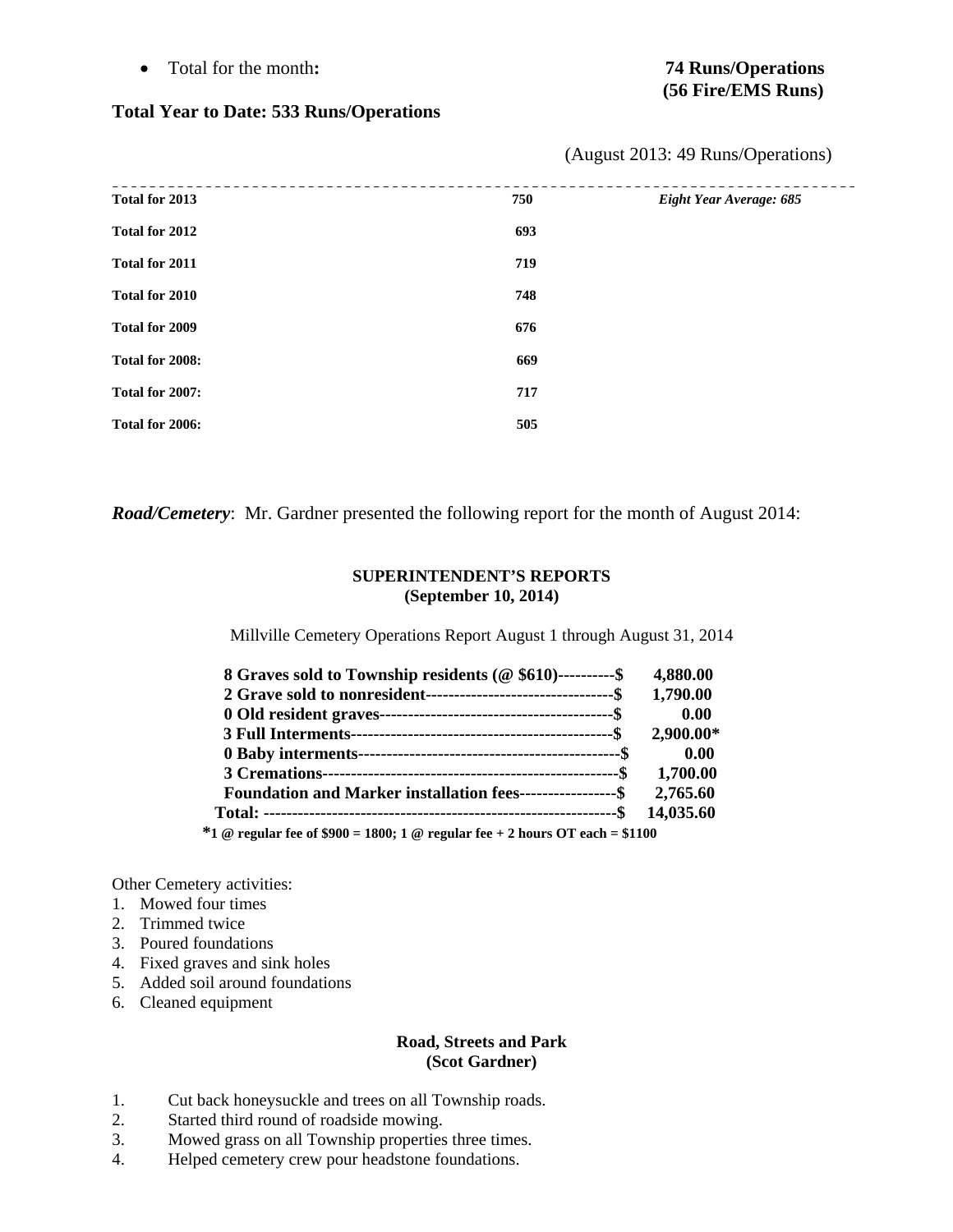- 5. Prepared Park for Car Show.
- 6. Picked up and returned golf carts.
- 7. Picked up Car Show trophies.
- 8. Performed monthly truck, park and storm water inspections.

Mr. Miller and Mr. Johnson complimented the Road Department for a job well done with helping with the Car Show.

#### *Administrator's Report*

Mr. Henry presented the following report to the Board:

#### **Administrator August 2014 Summary Report (Presented September 2014)**

- **Cemetery Issues:** As an interim move, Brandon Combs is operating as the Millville Cemetery Sexton as further analysis of the operation continues. Due to weather and shortage of personnel, maintenance is lagging behind. Examining options for catching up.
- **Fire/EMS Run Data:** Prepared report for August runs. Run times are better and mutual aid called in is significantly down again. Average run time for August was 11.93 minutes.
- **Fire Department:** Followed up on issues raised at the July Fire Department Officers meeting in conjunction with the Fire Chief.
- **Board and Financial Reports**: Obtained data from the Fiscal Officer and prepared Township funds analysis for the monthly and special Board meetings. Prepared Trustee packets. Prepared numerous contracts and permits for facility rentals. Updated contract forms.
- **Maintenance Issues**: Spoke with residents and provided mailings about yard maintenance issues on Hamilton Scipio Road, Amarillo Drive, Laredo Drive and Hamilton Richmond Road. Orders in process for several properties. Title review will be done in September prior to scheduling nuisance hearings.
- **Building and Zoning**: Following up on changing zoning regulations for above ground pool regulation.
- **Park Committee and Car Show:** Held several Park Committee meetings to plan and execute the Car Show on August 24, 2014. Provided for infrastructure support and ordering of trophies.
- **Special Event**: Met with the Marine Corps League to plan a dedication of the new POW/MIA monument scheduled for September 19, 2014.
- **Records Request:** Assisted the Fire Department in processing records requests.

### **Personnel Actions and Other Items of Note**

Road Department: Hired Brian Batdorf as a full time Road Department Public Works Worker II employee within approved classification plan effective September 8, 2014. Brian resides on Stillwell Beckett Road.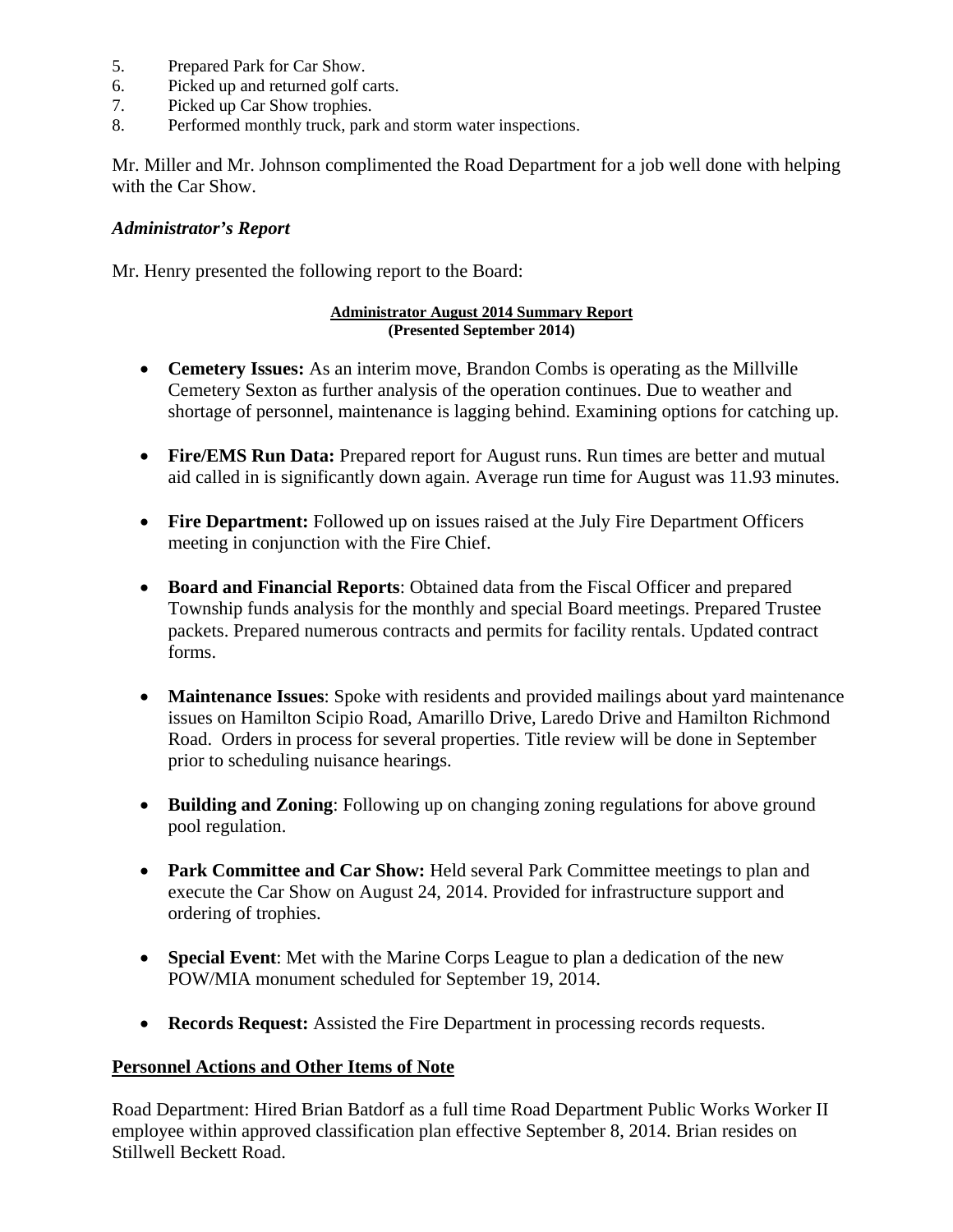Appointment of new personnel: Fire Department- None recommended this month.

### **Other General Actions**:

Working with Road and Cemetery personnel to catch up on maintenance and discuss work levels/output.

Working on review of EMS new protocols and printing of booklets.(Info provided on 9/4/14)

Continuing work on revising records policy to be submitted to the state.

Continuing review of Township Rules of Conduct and Fire Department SOPs that are related for possible changes and follow up in the next 5 months.

**Items Still Pending/Delayed**: Fuel Card follow up is still pending; Personnel Policy Review with changes still pending.

**Training of Note**: Mr. Henry will be attending certified training on the Public Records Act and Ohio Sunshine Laws provided by the State Auditor's Office on October 3, 2014 in Troy, Ohio. As approved, Mr. Henry will also serve as the alternate or delegate for Fred Stitsinger and Doug Johnson as authorized by state statute.

### **Of Note- Budget Information for August 31, 2014**

**Cash Balance as of August 31 2014:** \$1,286,101.15

**Total Expenditures all funds for August 2014:** \$303,369.82

**Total General Fund cash on Hand August 31, 2014:** \$639,328.07 (49.711%) of Total funds)

**Total Fire/EMS Fund cash on hand August 31, 2014**: \$312,107.30 (24.27%) of Total

*(Monthly Revenue and Expenditure Reports are attached.* 

| Cash Balance: \$1,380,611.21 | $31 - Jan-14$ | Cash Balance January 2013: \$1,490,856.40  |
|------------------------------|---------------|--------------------------------------------|
| Cash Balance: \$1,331,175.05 | 28-Feb-14     | Cash Balance February 2013: \$1,492,672.30 |
| Cash Balance: \$1,259,054.92 | 31-Mar-14     | Cash Balance March 2013: \$1,419,215.62    |
| Cash Balance: \$1,546,929.78 | 30-Apr-14     | Cash Balance April 2013: \$1,772,884.02    |
| Cash Balance: \$1,524,373.14 | 5/31/2014     | Cash Balance May 2013: \$1,738,209.80      |
| Cash Balance: \$1,506,977.71 | 6/30/2014     | Cash Balance June 2013: \$1,672,064.17     |
| Cash Balance: \$1,517,738.15 | 7/31/2014     | Cash Balance: July 2013: \$1,631,063.65    |
| Cash Balance: \$1,286,101.15 | 8/31/2014     | Cash Balance: August 2013: \$1,513,012.95  |
|                              |               |                                            |

Mr. Henry also provided revenue and expenditure reports and noted that revenues continue to track lower than previous years and recommended that the Board review this trend.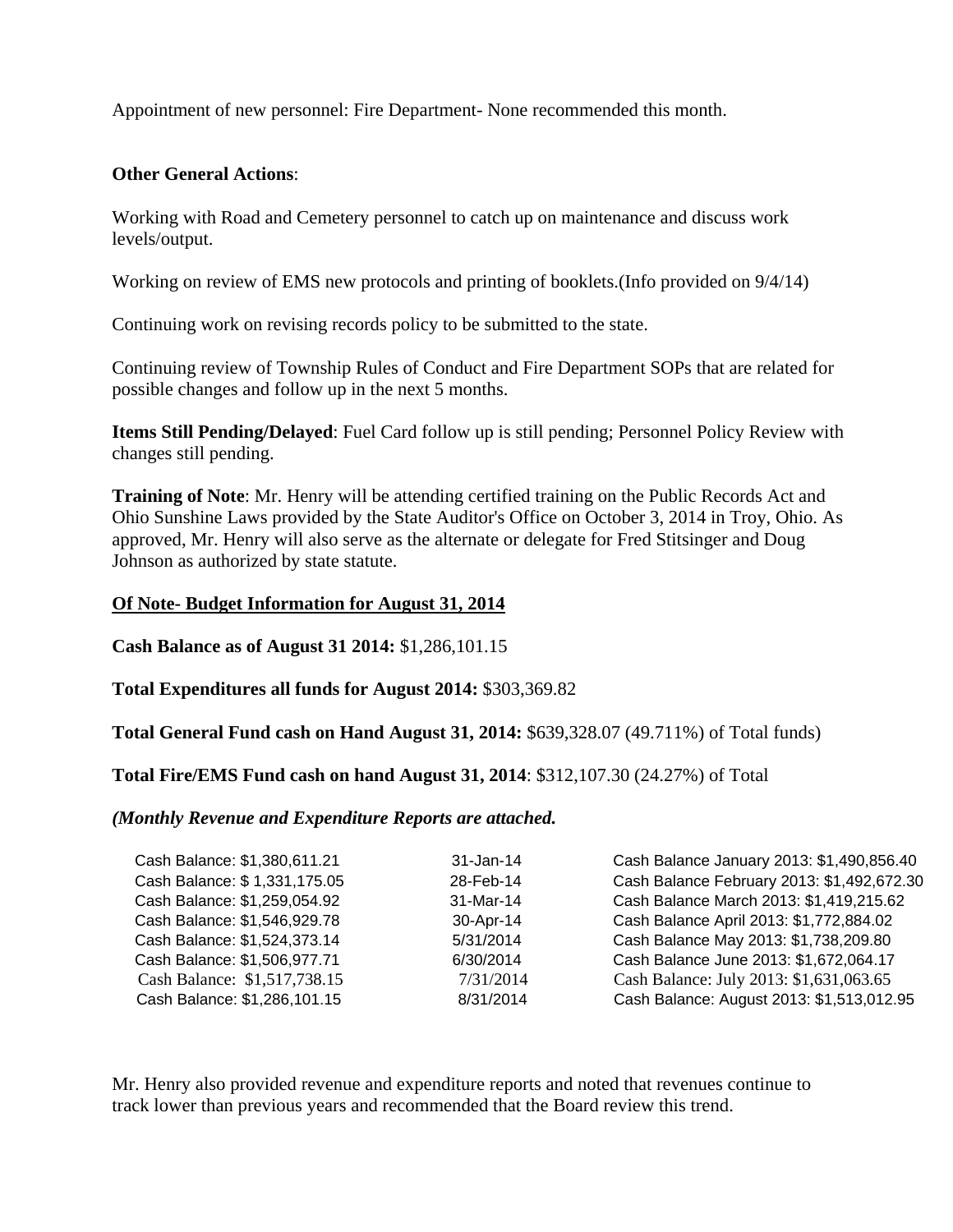Mr. Henry also introduced Brian Batdorf, the new full-time Road Department employee, who was in attendance.

# *Old Business*

*POW/MIA Memorial Dedication set 9/19/14 11:00AM:* Mr. Henry reported that the POW/MIA memorial dedication ceremony would be run by the Marine Corps League and that the League had requested that the Trustees attend the ceremony. Mr. Henry explained the date of September 19 was chosen because this date is National POW/MIA Day. Mr. Henry also reported that Tim Derickson planned to attend.

*Update – Fire/EMS Run Data for August*: Mr. Henry reported that since the on-station program was implemented, the average response time continues to be remain lower. Mr. Henry also noted that HTFD mutual aid to other departments has increased. Mr. Henry provided run summaries to the Board for its review.

*Update – Micro Surfacing Issues/Meeting:* Mr. Henry reported that Mr. Johnson, Mr. Miller and Mr. Henry met with Greg Wilkens and Randy Johnson of the BCEO to review areas of microsurfacing applications that were the cause of resident complaints. Mr. Wilkens indicated that he wanted to do further research and if it were possible to improve the resurfacing work the County would pay for the additional work. However, it may not be possible to improve the surface. Mr. Henry also noted that he, Mr. Johnson, and Mr. Miller spoke with several residents and not all are as dissatisfied as some residents have reported.

*Car Show Report*: Mr. Henry gave the following report recapping the 2014 Car Show:

# **Car Show Report:**

The  $7<sup>th</sup>$  Annual Car Show 2014 was successful as a Hanover Township special event but participants were down by approximately 50. Car Show registrants forms totaled 70 but we were anticipating 112-127 similar to past years. There were 65 trophies awarded. Vendor/Activity Booths included Flub's, The Paranormal Society, Fire Equipment Display, Kids Activities, Pit to Plate BBQ, Butler Rural Electric, Butler County Sheriff's Office and Millville Baptist Church. Income received for the Township event included sponsorships and in kind contributions. Booth fees were paid by one vendor.

Infrastructure event expenses to set up and run the event totaled \$4,735.00 (excluding maintenance labor) and receipts from the event including sponsorships totaled \$3,100.00. (This figure does not include Goodie Bag and Prize donations). This outcome overall is lower than last year, resulting in \$1,635.00 difference. Thanks to the Board of Trustees for their sponsorship and support of the event.

Cash contributors to the event included: Butler Rural Electric Cooperative, Stony Run Enterprises, First Millville Baptist Church, Julie Prickett and Bruce Henry. Gift Certificates, Goodie Bag and In Kind contributors are listed in the attached report.

The date for the 2015 event is Sunday August 23, 2015 if approved.

*Property Maintenance Issue Update*: Mr. Henry explained that this item was covered in the Administrator's Report and noted that in light of the County Auditor's report at a previous Board meeting, it may not be cost-effective to pursue this issue.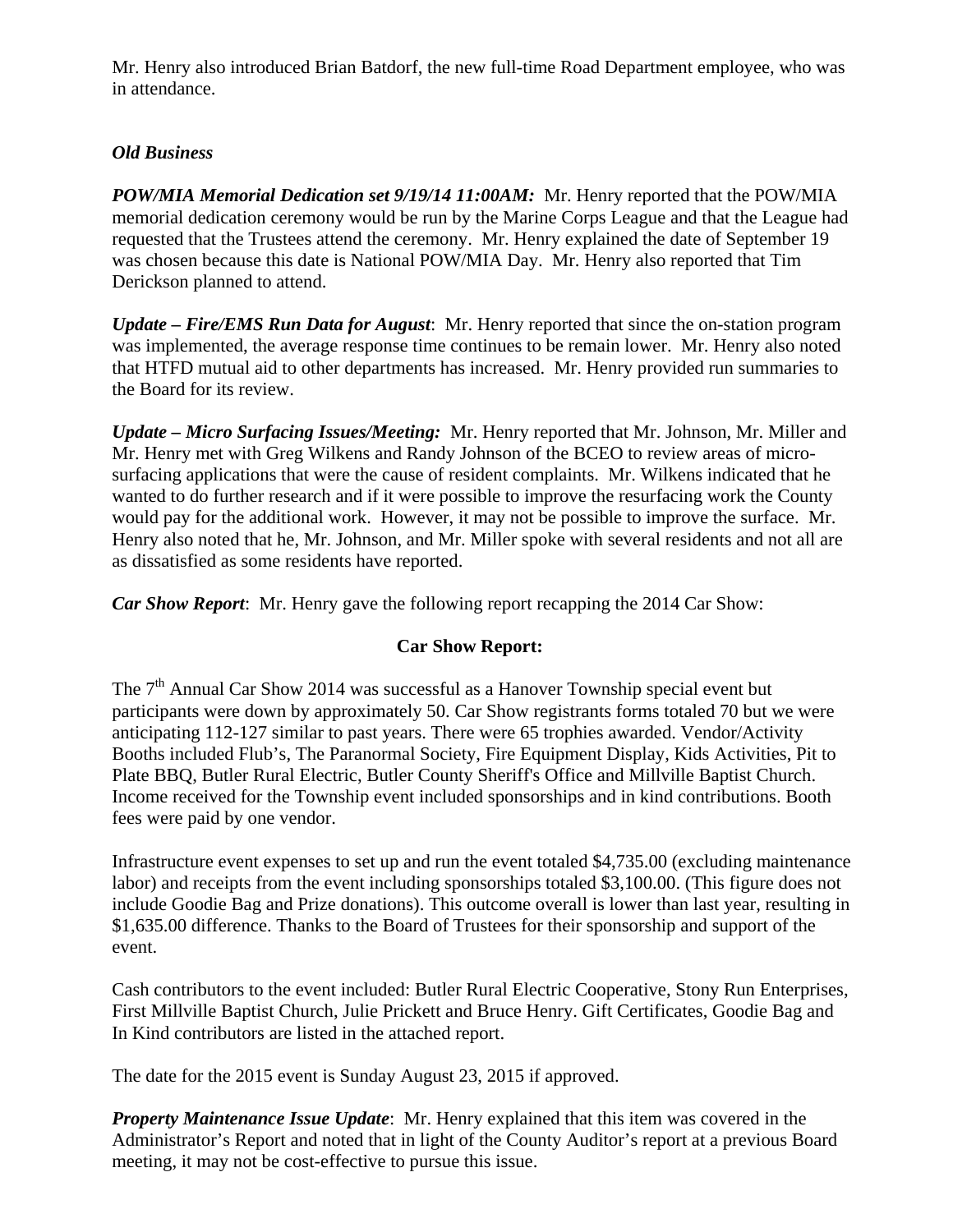*Other Old Business:* Mr. Miller reported that a cemetery issue had occurred because of confusion resulting from two different families having the same name of "Day". Mr. Miller wanted to convey the family's thanks to Township staff for clearing up the confusion and resolving the matter.

Also under other Old Business, Mr. Stitsinger asked about the status of the Fire Chiefs' Association's recommendation regarding the pending mutual aid contract with EMA. Chief Clark reported that the Association had not met yet and it was scheduled to meet next month.

### *New Business*

*Resolution No. 46-14 Designating Halloween Activity Night/Time:* Mr. Henry explained this was the annual resolution the Board adopts to establish the date and time for Halloween activities and this date and time is consistent with what most Butler County jurisdictions adopt. After some discussion, Mr. Johnson made a **motion** to approve Resolution No. 46-14, which was seconded by Mr. Miller. Upon roll call, all three Trustees voted yes.

### **Resolution No. 46-14**

### **Designating 6:00 p.m. to 8:00 p.m. on Friday, October 31, 2014 as the Time Period for Halloween Trick or Treat Activities in Hanover Township**

*Whereas*, the Township promotes a safe and family-friendly environment for the community throughout the year; and

*Whereas*, the Township recognizes that Trick or Treat Halloween activities for children occur every October 31st; and

*Whereas*, the Township desires to designate a safe and reasonable time period for Trick or Treat activities for children that is consistent with time periods observed by most surrounding jurisdictions,

### *Be it resolved by the Board of Township Trustees of Hanover Township Butler County, Ohio*

**Section I**. Resolution No. 46-14 is hereby approved designating 6:00 p.m. to 8:00 p.m. on Friday, October 31, 2014 as the time period for Halloween Trick or Treat activities for children in Hanover Township.

The foregoing resolution was adopted in an open public meeting and is a reflection of the official action taken by the Board of Trustees of Hanover Township Butler County, Ohio on the  $10<sup>th</sup>$  day of September 2014.

*Board of Trustees* Vote Attest and Authentication:

Fred J. Stitsinger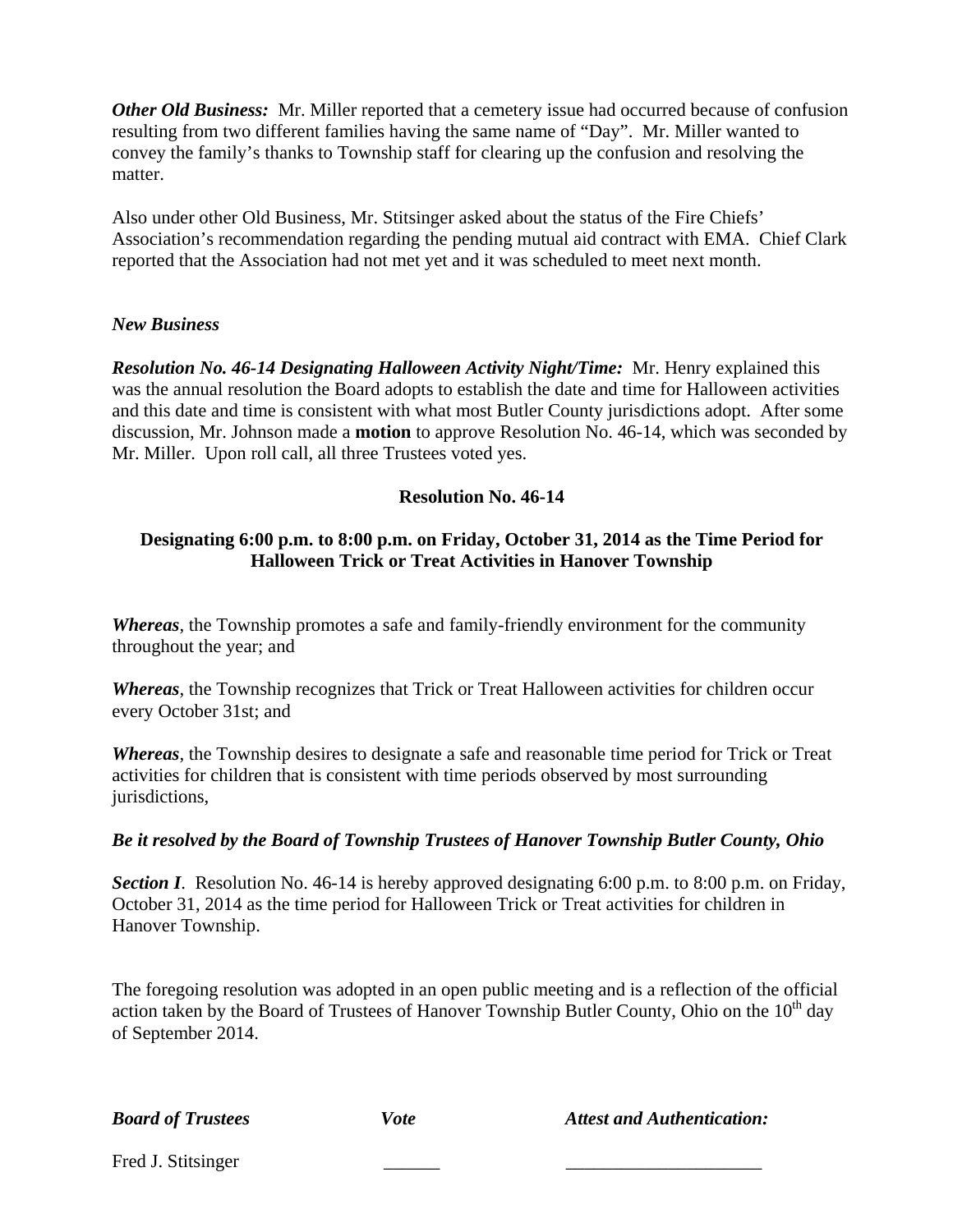Douglas L. Johnson **Elizabeth A. Brosius** Larry Miller Fiscal Officer/Clerk

*Public Solicitation/Ideas Community Development Block Grant Application:* Mr. Henry presented a list of suggested ideas for CDBG funds that had been gathered over time from citizen input at Board meetings and also from the Park Committee members. Mr. Henry invited citizens in attendance to make additional suggestions for projects. Mr. Henry noted that the projects must meet CDBG criteria and that applications are due November 7, 2014.

*Motion – Approve Expenses for Fire Prevention Week Activities:* Chief Clark explained that in the past years, he would request \$1500 for materials to promote Fire Prevention Week in the schools; however, these educational materials are now also distributed at Township events such as Kids Fest so he was requesting \$2500 for Fire Prevention Week materials this time. After some discussion, Mr. Johnson made **a motion**, seconded by Mr. Miller, to authorize a not to exceed amount of \$2500 for the purchase of Fire Prevention Week materials. Upon roll call, all three Trustees voted yes.

**Park Improvement Update:** Mr. Henry reported that the Township received a \$1000 Butler Rural grant which will be used toward the purchase of playground railroad ties (train area, digger area and pirate ship area) and pre-engineered chips to be placed around play equipment. The total cost of this project is \$5000 and the grant will be applied to this expense.

*Resolution No. 47-14 Then and Now Issues:* Ms. Henry explained the routine house-keeping nature of this resolution. This resolution covers payments to Ohio Township Risk Management Association, Reffitt's Garage and Towing, and EMP, Inc. After some discussion, Mr. Miller made a **motion** to adopt Resolution No. 47-14 which was seconded by Mr. Johnson. Upon roll call, all three Trustees voted yes.

## **Resolution No. 47-14**

## **Approving Purchase Orders and Subsequent Expenditures Provided Under the "Then and Now" Process as Recommended by the Fiscal Officer**

*Whereas*, the Fiscal Officer reported on recent "Then and Now" activity and in particular actions associated with payments to Ohio Township Risk Management Association, Reffitt's Garage and Towing, and EMP, Inc.; and

*Whereas*, the Fiscal Officer recommends that payment associated therewith be authorized through a "Then and Now" Purchase Order (amounts over \$3,000.00) officially approved by the Board and payment made accordingly; and

*Whereas*, the Board of Trustees concurs with the recommendation of the Fiscal Officer,

### *Be it resolved by the Board of Trustees of Hanover Township Butler County, Ohio*

*Section I.* That to promote sound and efficient fiscal operations for the Township, the following items are hereby approved: \$22,564.00 Ohio Township Risk Management Association (Fund 1000- \$8,485.00 Fund 2031 \$3,000.00 Fund 2281 \$11,079.00; \$3,396.28) Reffitt's Garage and Towing (Fund 2013 \$3,396.28) and \$5,855.59 EMP, Inc. (Fund 2281 \$5,855.59).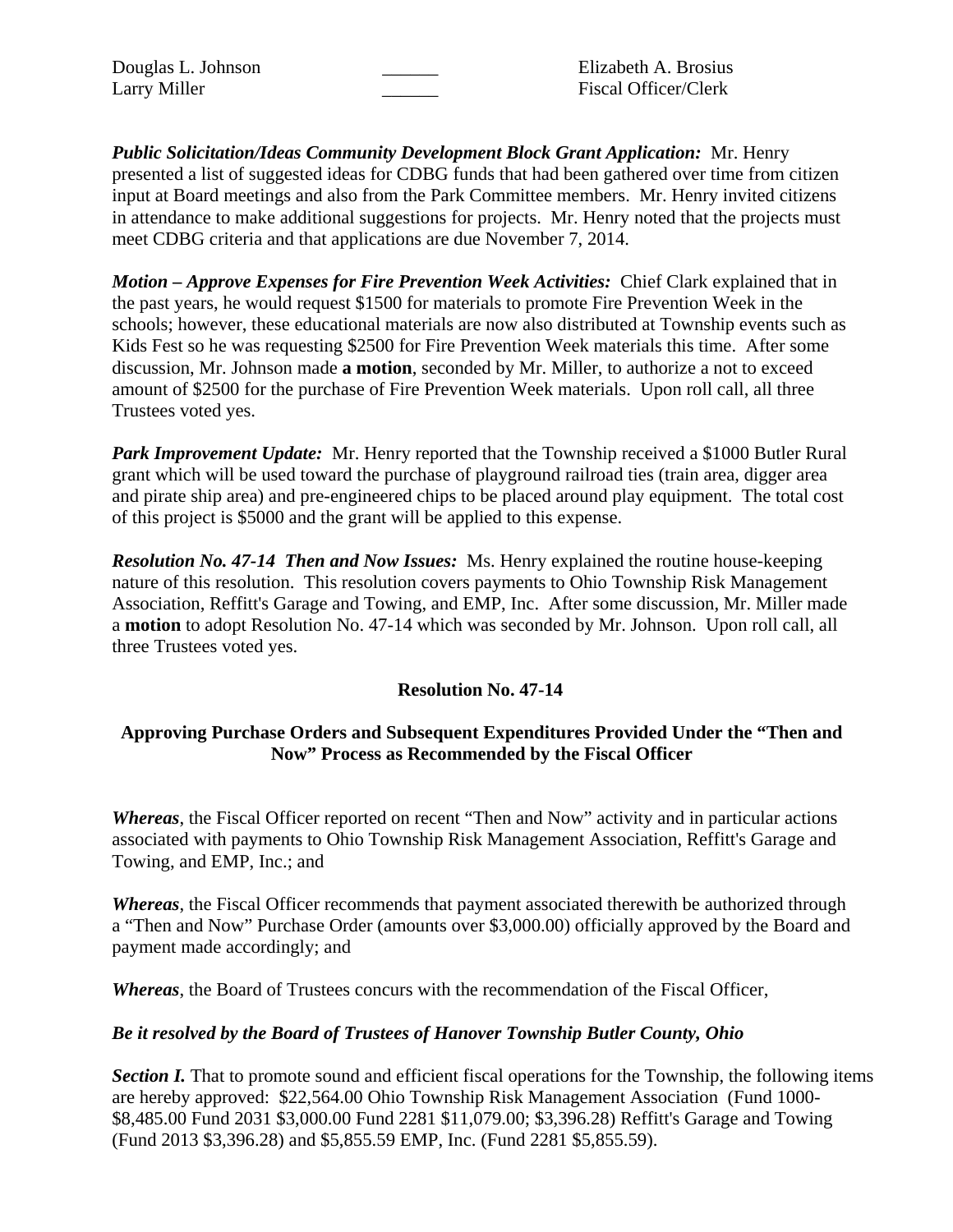**Section II**. That the Fiscal Officer is authorized to take all necessary steps to process said expenditures and provide payment accordingly.

The foregoing resolution was adopted in an open public meeting and is a reflection of the official action taken by the Board of Trustees of Hanover Township Butler County, Ohio on the  $10<sup>th</sup>$  day of September 2014.

| <b>Board of Trustees</b> | Vote | <b>Attest and Authentication:</b> |
|--------------------------|------|-----------------------------------|
| Fred J. Stitsinger       |      |                                   |
| Douglas L. Johnson       |      | Elizabeth A. Brosius              |
| Larry Miller             |      | Fiscal Officer/Clerk              |

*Zoning Appeal – 890 Stahlheber Road – Public Parking Lot Variance:* Mr. Henry reported the Township received notice of a Board of Zoning Appeals Public Hearing regarding a request for a variance for a parking lot. Mr. Henry reported he did not have much detail regarding the request but he did not think the variance would create a problem. The Board indicated it had no objections at this point.

*Motion – Approve Harvest Land Propane Contract:* Mr. Henry explained that for the last several years the Township has worked with the Harvest Land Co-op Company to supply propane to our facilities. This supplier has served the Township well and we have been able to secure sufficient propane by entering into an annual pre-supply contract guaranteeing price and quantity. Our estimates show a total volume of 14,500 gallons priced to be 1.899 per gallon. Due to the good service, local contacts and reasonable price as well as availability, Mr. Henry recommended renewal. A **motion** was made by Mr. Miller, seconded by Mr. Johnson, to approve a renewal agreement for propane gas during the term October 1, 2014 through March 31, 2015 with the Harvest Land Co-op Company for the volume and price specified above. After discussion, a roll call vote was taken with all three Trustees voting yes.

*Motion – Approve Expenses – Hanover Haunted Harvest:* Mr. Henry explained that once again the Township was planning a Hanover Haunted Harvest and he requested the Board pass a motion approving the event and related expenses. After some discussion, **a motion** was made by Mr. Johnson, seconded by Mr. Miller, to approve the 2014 Hanover Haunted Harvest event and related expenses. A roll call vote was taken with all three Trustees voting yes.

### *Other New Business*

Under New Business, Chief Clark distributed copies of new maintenance procedures for Fire department equipment which is a supplement to the existing SOPs (Reminding everyone that these items are required for all members).

Also under other New Business, Mr. Henry asked the Trustees to note correspondence in their meeting packets which included: Butler County Building Permit Reports for August 2014, a communication from Wichert Insurance, a flyer announcing the Great Miami River Clean Sweep Event on October 25, and an OSU Extension breakfast invitation for September 26.

Mr. Henry also reported that Road Superintendent Scot Gardner would be on medical leave for an extended period.